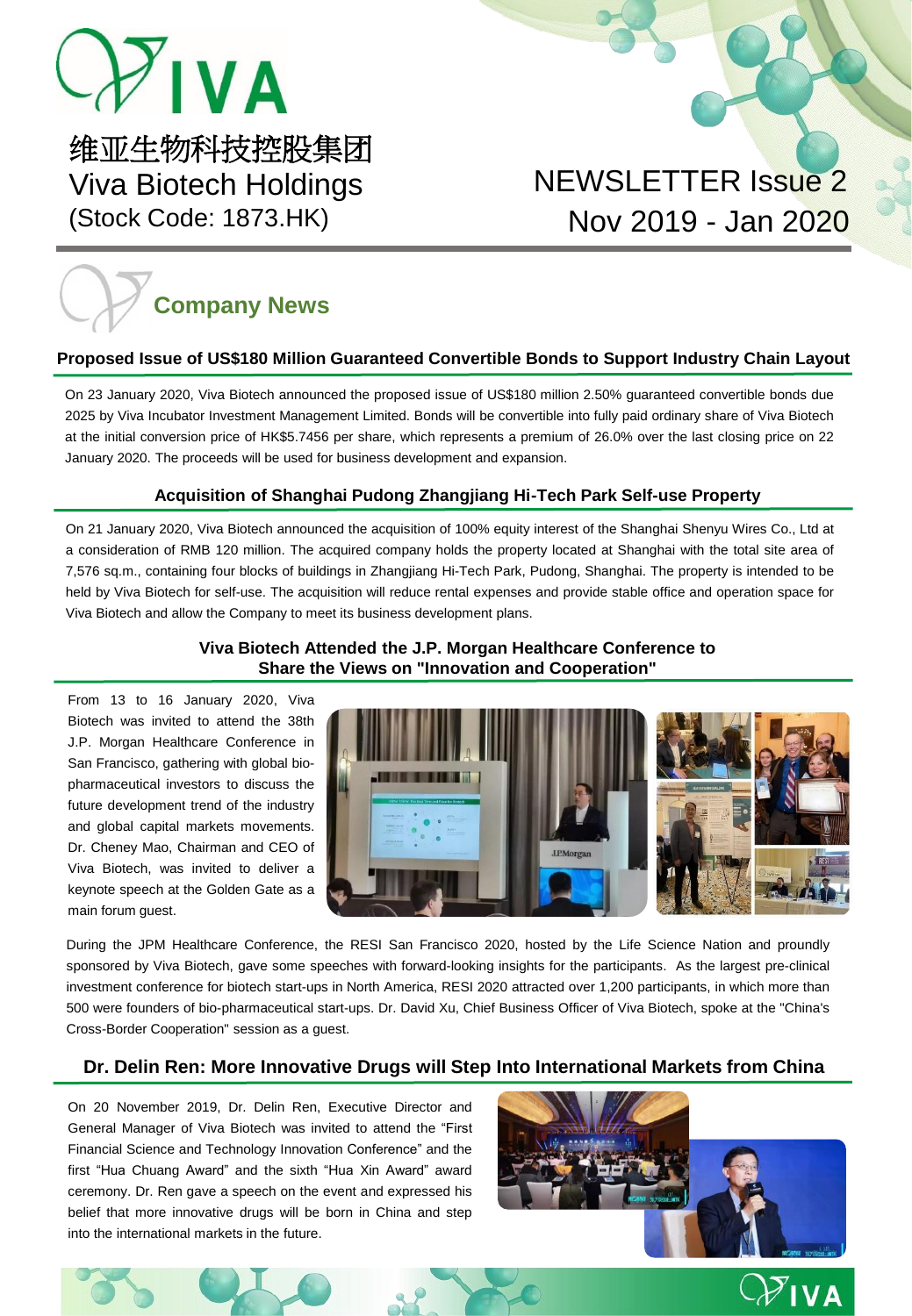2019 Viva Biotech Partnership Summit was successfully launched on 8 November 2019 in Pudong, Shanghai, themed "Innovation Partnership Growth" to discuss how to help global biotech startups to realize the transition from 0 to 1 and commercialization through Innovation, Partnership and Growth. During the 4-days Summit, 116 1-on-1 meetings were hosted. Dozens of investors showed great interests towards the innovative and biopharmaceutical companies incubated or invested by Viva.



#### **Specialization and Differentiation - Sharing of Innovative Model of Viva Biotech at China Renaissance Healthcare Summit**

On 31 October and 1 November, the 7th China Renaissance Healthcare and Life Sciences Leadership Summit was held in Shanghai. In the forum themed "Strategic Transformation of Innovative CRO Enterprises in the New Pattern", Dr. David Xu, Chief Business Officer and Director of Viva Biotech Innovation Center, participated in the guest discussion and expressed Viva Biotech's perspective on the current status and future development trends of the CRO industry, thinking that every company needs to take the route of specialization and differentiation.



### **Return on Incubation Investment**

#### **Viva Biotech Sold 4% Share of Proviva Therapeutics**

On 31 December 2019, Viva Biotech sold 4% of the fully diluted equity shares of its incubated company Proviva Therapeutics with an aggregate consideration of 4 million US dollars. The Company's equity interest in Proviva Therapeutics on a fully diluted basis after taking into account its employee incentive share reserves reduced from 35.0% to 31.0% upon the completion of the disposal. The net proceeds arising from the disposal were used as general working capital of the Group.

#### **Viva Biotech Sold Approximately 2.4% Share of Weimou Biotech**

On 29 October 2019, Viva Biotech sold approximately 2.4% of the entire issued share capital of Weimou Biotech at the consideration of US Dollar equivalent of RMB 10 million. After the completion of the disposal, Viva Biotech's equity interest in Weimou Biotech reduced from approximately 8.56% to approximately 6.16%. The net proceeds arising from the disposal were used as general working capital of the Group.



### **Market Recognition**

#### **Viva Biotech Awarded Golden Hong Kong Stocks 'Most Popular Newly Listed Company'**

On 9 January 2020, Viva Biotech was granted the title of the 'Most Popular Newly Listed Company' award on the fourth annual Golden Hong Kong Stocks Awards organised by Zhitongcaijing.com, proving the industry and investors' full recognition of Viva Biotech's strong R&D service strength and innovative business model.







## $\overline{\mathcal{V}}$ iva